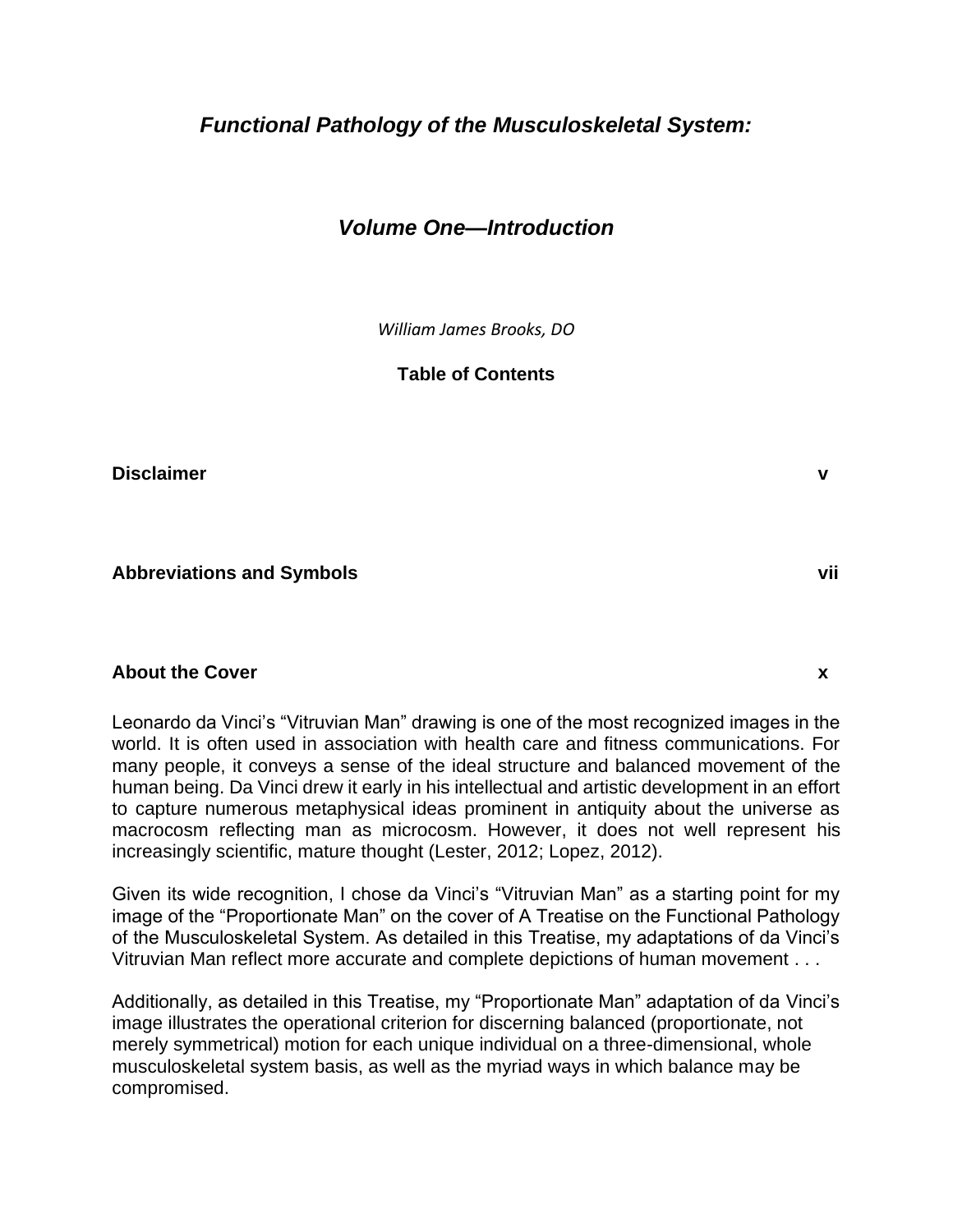### **Foreword xi**

[www.wjbrooksdo.com/author](http://www.wjbrooksdo.com/author) to read the entire Foreword by David Griesemer, MD Professor of Pediatrics and Neurology Medical University of South Carolina, Charleston, South Carolina

### **Preface xiv**

This Preface presents the developmental history of this four-volume treatise on the functional pathology of the musculoskeletal system (ie, this Treatise), in the course of which numerous major contributing individuals are acknowledged.

### *Summary*

Years of clinical experience facilitating resolution of many chronic, complex, multiregional, nonspecific pain syndromes from "head to toe and everything in between" have convinced me and my protégés that no substitute exists for understanding and evaluating the entire MSS to adequately address any given region of pain. Additionally, as will become clear throughout this book, the central question organizing the FPMSS compels it. Using the FPMSS paradigm, I have also contributed to the successful care of patients with a variety of other clinical conditions, including persistent postconcussion syndrome, spinal deformity, a wide variety of developmental delays, and some congestive and/or dysautonomic disorders of the respiratory and gastrointestinal tracts. I sincerely hope that the reader will find within these volumes the conceptual and diagnostic tools to distinctly improve his or her care of patients suffering from these vexing syndromes—as, I believe, they pivotally have for my patients.

#### **Chapter 1: Overview of this Treatise 1**

This overview presents the motivations and goals for, along with the broad content of, this four-volume Treatise on the Functional Pathology of the Musculoskeletal System. It offers comparisons of "restorative care" vs "maintenance care" and introduces my definitions of science and the terminology of scientific adjudication. The intended audience is identified.

#### *Contents*

| Why                                            |    |
|------------------------------------------------|----|
| The Burden of Chronic Pain                     |    |
| <b>Restorative Care vs Maintenance Care</b>    | 6  |
| <b>Definitions for Scientific Adjudication</b> | 6  |
| <b>Scientific Verification</b>                 | 11 |
| What It Is                                     | 13 |
| What It Is Not                                 | 14 |
| <b>For Whom</b>                                | 15 |
| <b>Summary</b>                                 | 16 |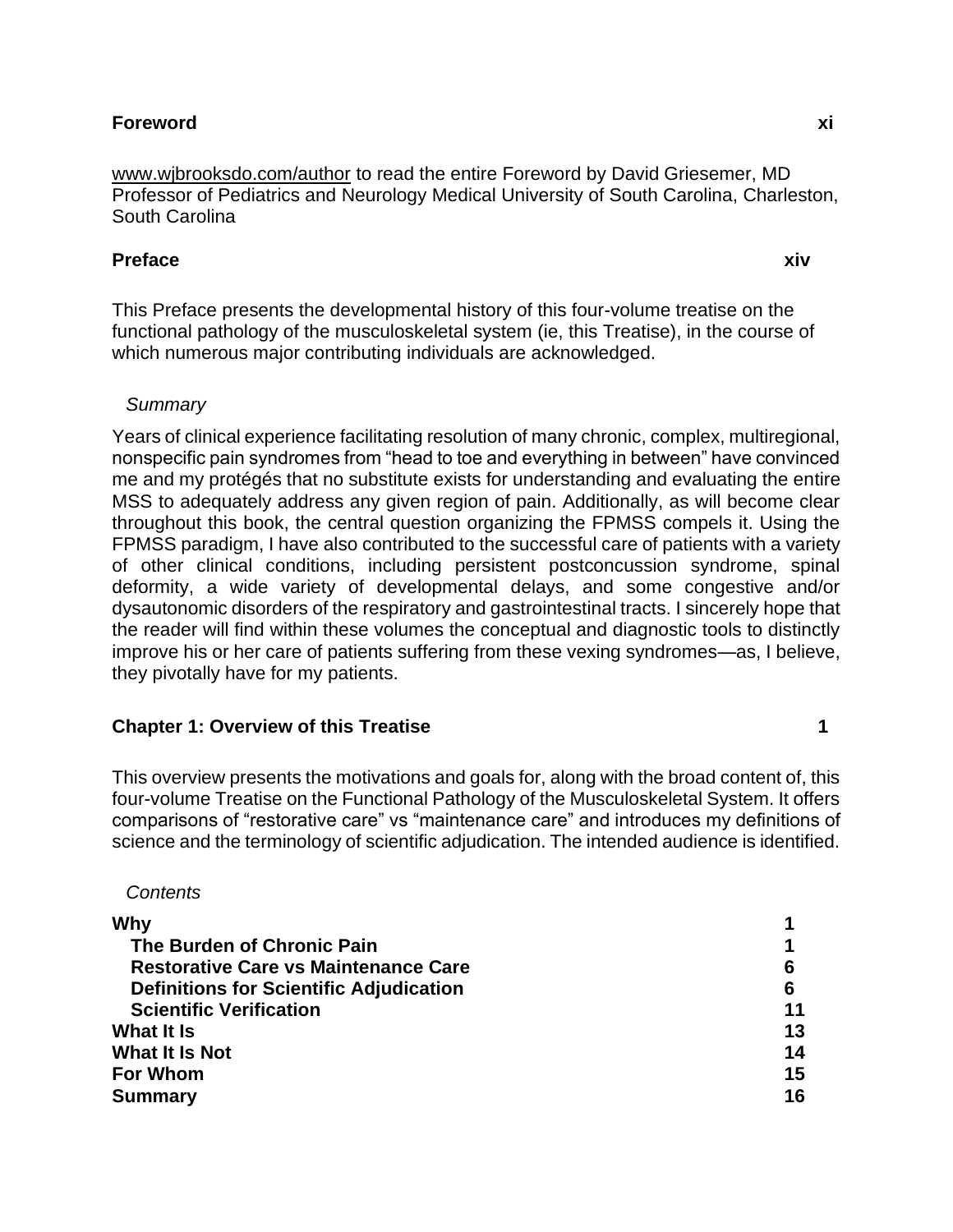# *Summary*

Application of the FPMSS paradigm will significantly improve clinical efficacy and professional satisfaction as well as advance research and education in physical medicine. It portends much greater success in caring for patients with both musculoskeletal pain syndromes (including headache) and other medical conditions influenced by musculoskeletal and autonomic nervous system behavior. Decreasing a vast array of adverse consequences of chronic pain—personal, social, economic, and medical, including the risks of "drugs, needles, and knives," along with propensity to other diseases such as obesity and the myriad possible results thereof—will be of incalculable benefit. Examination of the FPMSS is a worthy aspect of the foundational training of all physicians and practitioners of musculoskeletal health care.

# **Chapter 2: Conceptual Foundations 17**

Two concepts foundational to the Functional Pathology of the Musculoskeletal System paradigm are introduced in this chapter and developed further in Volume Two: (1) discriminating structural from functional pathology in general and (2) understanding the musculoskeletal system as an integrated organ system.

### *Contents*

| <b>Structural vs Functional Pathology</b>          | 17 |
|----------------------------------------------------|----|
| The Musculoskeletal System as an Organ System      | 18 |
| <b>Nomenclature of Component Organs</b>            | 18 |
| <b>Integrating Principles</b>                      | 19 |
| <b>Emergent Properties</b>                         | 23 |
| Nomenclature of Dysfunctional Movement and Posture | 24 |
| Summary                                            | 24 |

# *Summary*

Structural pathology is a defect of mass (substance) and/or geometry (shape). Functional pathology is a disturbance of relationships between structures (ie, the orchestration of the structures) expressed as behavior. It is possible to meaningfully view the musculoskeletal structures as belonging to an integrated organ system. This chapter has introduced two conceptual foundations for the FPMSS paradigm. Chapter Three introduces principles of nomenclature and a foundational lexicon for understanding and evaluating the function and malfunction of the MSS when viewed as an integrated organ system. Chapters Four through Six then build more specific understandings of function and malfunction with additions to the lexicon as necessary. Chapters Seven and Eight offer the requisite practical tools, including principles of clinical evaluation along with a standardized examination apropos to a primary care practitioner, to objectively measure FPMSS. Chapter Nine introduces principles of clinical application of those tools. Chapter Ten discusses various medical system imperatives consequent to validation of this paradigm. Chapter Eleven completes this volume with a prelude to the advanced volumes.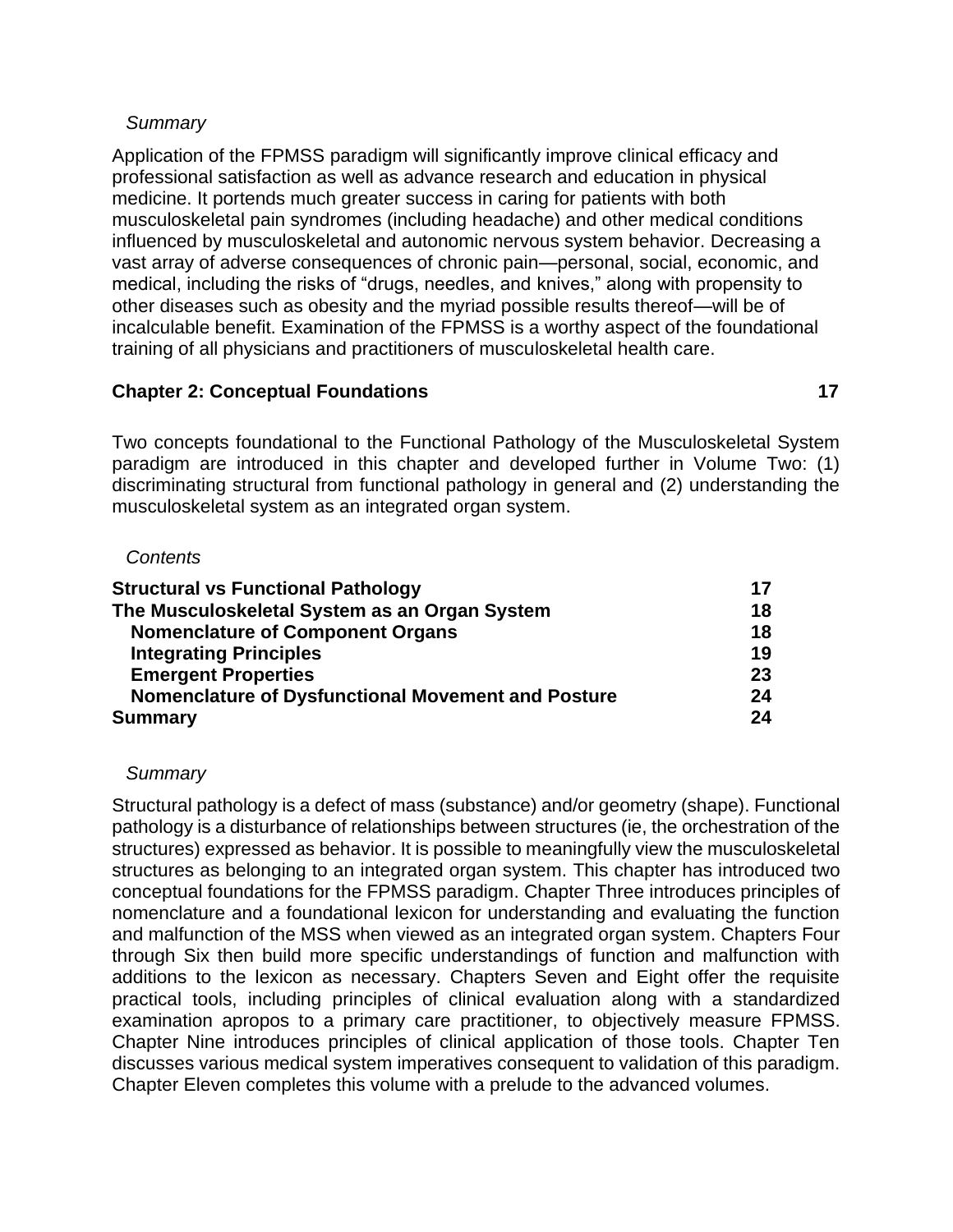### **Chapter 3: Nomenclature 25**

This chapter introduces principles of a scientifically content valid nomenclature for understanding musculoskeletal structures as an integrated organ system. The rationale for the proposed lexicon of the Functional Pathology of the Musculoskeletal System paradigm includes those principles as well as the experiences and arguments offered in chapters to follow. Further supportive arguments are offered in Volume Three.

### *Contents*

| Scientifically Content Valid Nomenclature of Posture and Movement | 25 |
|-------------------------------------------------------------------|----|
| <b>Basic Principles</b>                                           | 25 |
| <b>Skeletal vs MSS Regional Terminology</b>                       | 26 |
| <b>Shoulder/Hip</b>                                               | 27 |
| Elbow/Knee                                                        | 29 |
| <b>Wrist/Ankle</b>                                                | 29 |
| <b>Functional Pathology of the MSS Lexicon</b>                    | 29 |
| <b>Fundamental Broad Changes</b>                                  | 30 |
| <b>Whole-Body Postural Context</b>                                | 30 |
| <b>Segments</b>                                                   | 32 |
| <b>Movement</b>                                                   | 33 |
| <b>Points of Orientation</b>                                      | 33 |
| <b>Axes and Planes</b>                                            | 33 |
| <b>Naming Rules and Conventions</b>                               | 36 |
| <b>Summary</b>                                                    | 55 |

#### *Summary*

This chapter initiates discussion of the principles of a scientifically content valid nomenclature for understanding musculoskeletal structures as an integrated organ system. It introduces the lexicon of the FPMSS paradigm prerequisite to the discovery exercises in Chapter Five and the introductory examination offered in Chapter Eight.

# **Chapter 4: Function 57**

This Treatise puts forth a framework for and initiates a description of the necessary and sufficient content for a science of human movement and posture. Internally consistent principles of and further nomenclature for function of musculoskeletal system structures when considered as an integrated organ system are introduced in this chapter. These topics are discussed in more breadth and depth in Volume Two.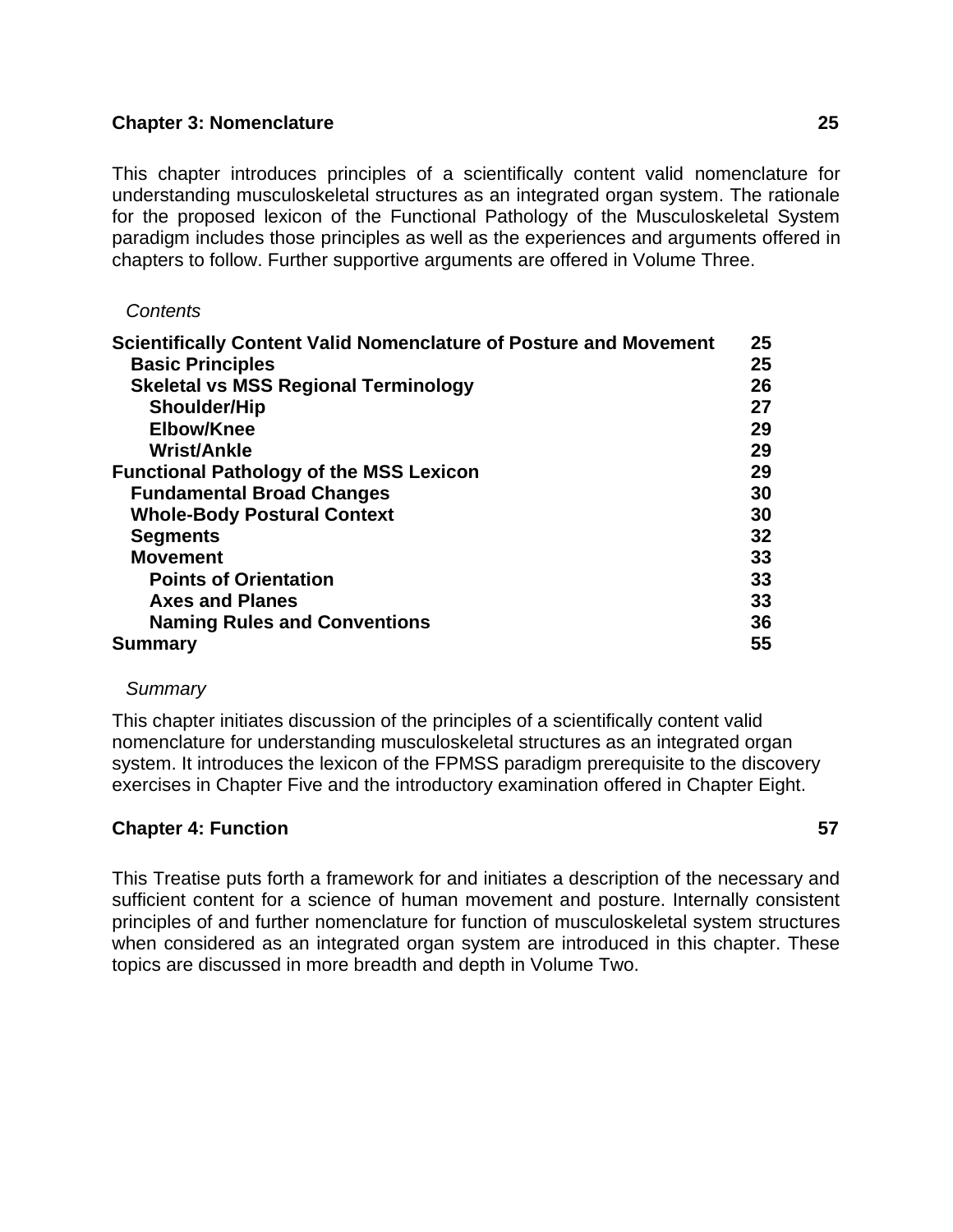#### *Contents*

| <b>Measurable Aspects of Movement and Posture</b>                    | 57 |    |
|----------------------------------------------------------------------|----|----|
| <b>Movement (Box 4-1)</b>                                            | 58 |    |
| <b>Motion Categories</b>                                             | 59 |    |
| <b>Plastic vs Elastic Range of Motion</b>                            | 59 |    |
| <b>Active vs Passive Range of Motion</b>                             | 61 |    |
| Tasks                                                                |    | 65 |
| <b>Notes</b>                                                         |    | 70 |
| <b>Anatomic Range of Motion</b>                                      |    | 70 |
| <b>Active Physiologic Range of Motion: Plastic vs Elastic Ranges</b> |    | 70 |
| <b>Passive Range of Motion: Plastic vs Elastic Ranges</b>            |    | 71 |
| <b>Major vs Minor Motions</b>                                        |    | 72 |
| <b>Kinematic Chain</b>                                               |    | 76 |
| <b>Kinetics</b>                                                      |    | 78 |
| Posture-But a Moment in a Motion Sequence                            |    | 79 |
| <b>Definitions</b>                                                   |    | 79 |
| <b>Ideal Posture</b>                                                 |    | 79 |
| <b>Summary</b>                                                       |    | 80 |

### *Summary*

This chapter outlines the necessary and sufficient content for the science of human movement and posture. Internally consistent principles of and nomenclature for the function of musculoskeletal system structures when considered as an integrated organ system are introduced in this chapter. Definitions of and discriminations between plastic versus elastic range of motion and between active and passive range of motion are provided. The subcategories of passive range of motion are detailed. The concept of the kinematic chain as an aspect of the kinetic chain is introduced. Additional discussion of posture includes discrimination of morphology from posture.

# **Chapter 5: Discovery Exercises 81**

This chapter offers simple exercises leading to the discovery of basic principles for construct valid examination of musculoskeletal system dysfunction.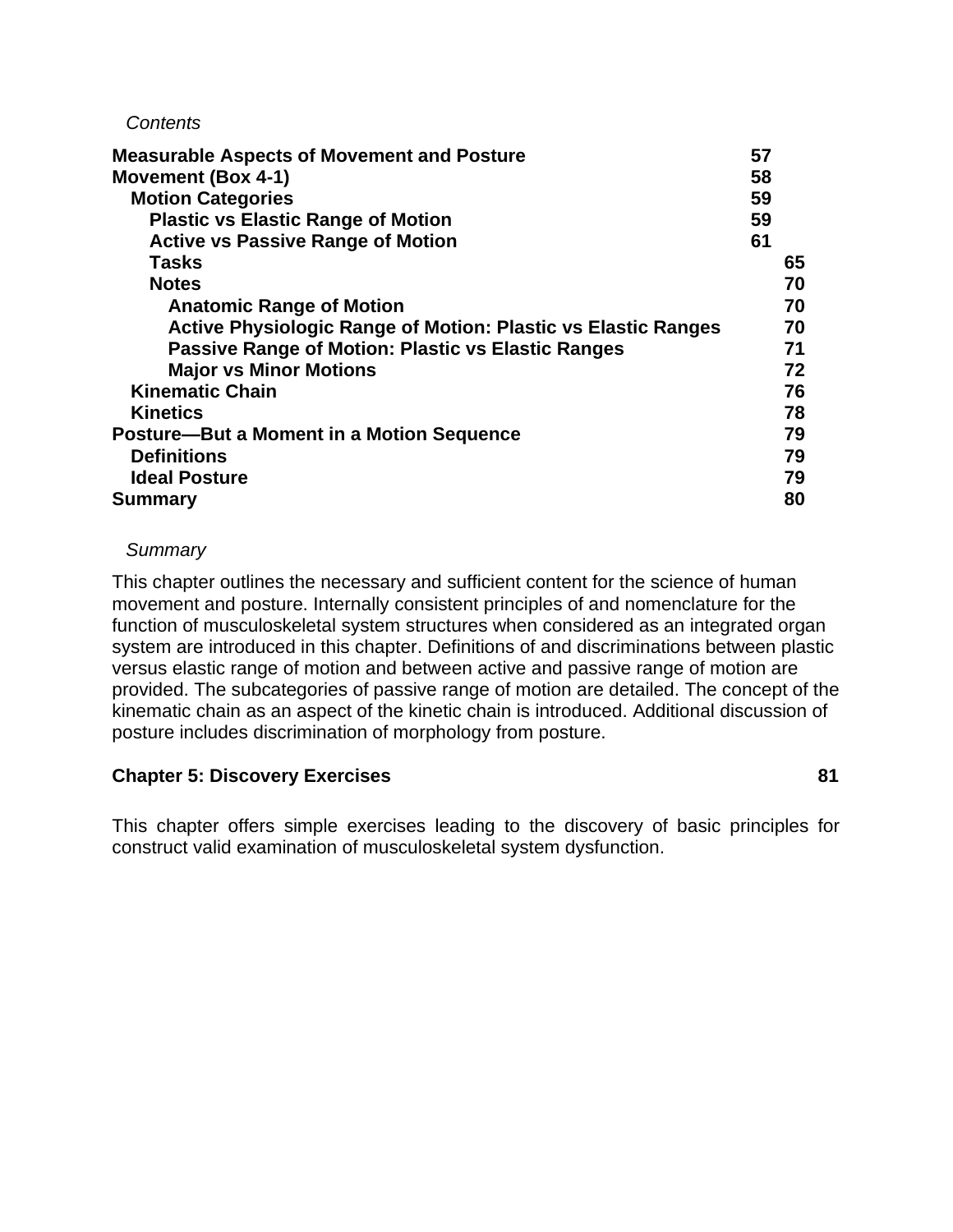#### *Contents*

**Discovery Exercises 1** 

| DE1. Backward Bending at Each Joint of Your Index Finger                | 81 |
|-------------------------------------------------------------------------|----|
| DE2. Cervical Side Bending in the Seated Erect Postural Context         | 82 |
| DE3. Panspinal and Pelvis Forward Bending in the Standing               |    |
| <b>Postural Context</b>                                                 | 85 |
| DE4. Pedal Appendage Configurations Moving at a Hip or Femoroacetabular |    |
| Joint in the Supine Postural Context                                    | 89 |
| DE5. Medial and Lateral Rotation of a 90° Bent Pedal Appendage          |    |
| in the Supine, Prone, and Seated Postural Contexts                      | 93 |
| DE6. Straight Pedal Appendage Forward Bending in the Supine and Seated  |    |
| <b>Postural Contexts</b>                                                | 95 |
| Summary                                                                 | 96 |

### *Summary*

The additional range of motion beyond the active physiologic barrier is not uniformly proportionately small at all joints and plays an important role in optimal function. The elastic range provides for storage and release of (elastic) energy, including all PPROMs, and variably participates within different APROM and accessory ranges. Examining how much motion is available must include PSLROM, not merely APROM, tests through the full potential range of motion, including through all elastic ranges, whether APROM, PPROM, or accessory motion ranges. Active motion testing and PSLROM testing address fundamentally different questions. Active motion testing addresses how motion is controlled or orchestrated. PSLROM addresses how much motion is available.

The MSS is a mechanically linked system. Therefore, to confidently state what motion is available, the examiner must specify the joint(s) at which motion is intended; when a specified motion occurs at multiple joints, the direction plus sequence of linkage; the configuration(s) of the moved segment(s); and the general and specific postural context.

# **Chapter 6: Dysfunction 99**

This Treatise puts forth a framework for and initiates a description of the necessary and sufficient content for a science of human movement and posture. Internally consistent principles of and language for malfunction of musculoskeletal system structures when considered as an integrated organ system are introduced in this chapter. These topics are discussed in more breadth and depth in Volume Two.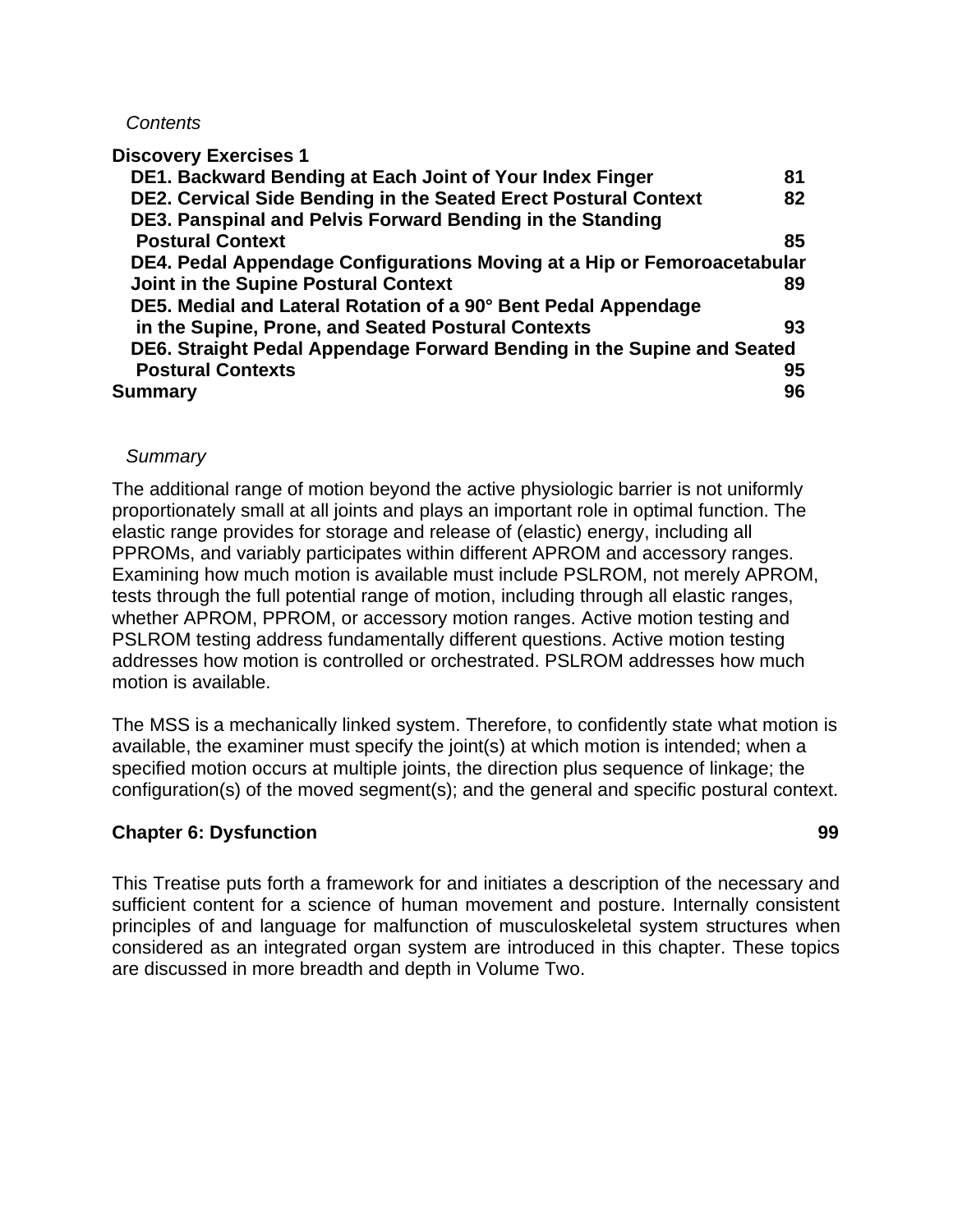### *Contents*

| <b>Central Organizing Question of Functional Pathology</b> | 99  |
|------------------------------------------------------------|-----|
| <b>Assessment of Dysfunction</b>                           | 102 |
| <b>Content Validity: Barriers to Motion</b>                | 102 |
| <b>Construct Validity</b>                                  | 104 |
| <b>Criterion of Analysis: Proportionality</b>              | 104 |
| <b>Stages of Analysis</b>                                  | 108 |
| <b>Principles for a Nomenclature of Dysfunctional</b>      |     |
| <b>Movement and Posture-Continued</b>                      | 108 |
| <b>Summary</b>                                             | 108 |

# *Summary*

This chapter identifies the practical central organizing question of FPMSS: "How efficiently does the MSS create posture and movement?" Valid definitions of barriers to motion are described. The adverse clinical consequences of invalid barrier concepts are emphasized. Proportionality is the requisite criterion for the necessary stages of interpretation to determine the inefficiency of available and active movement as well as posture. The three stages—grading, prioritizing, and profiling—of interpretation required for clinical application of within-system analysis are presented in Chapter Seven.

# **Chapter 7: Principles of Interpretation of Available Motion 109**

This chapter describes the gathering of and interpretive process for within-system analysis of available musculoskeletal system motion.

# *Contents*

| <b>Gathering Available Motion Data: Comprehensive Examination</b>  | 109 |
|--------------------------------------------------------------------|-----|
| <b>Interpreting Available Motion Data: Within- System Analysis</b> | 109 |
| <b>Definitions</b>                                                 | 110 |
| <b>Stage One: Grading</b>                                          | 111 |
| <b>Grading Rules</b>                                               | 111 |
| <b>Appendicular Skeleton</b>                                       | 112 |
| <b>Axial Skeleton</b>                                              | 113 |
| <b>Grading Scales</b>                                              | 115 |
| <b>Prioritizing Scale</b>                                          | 116 |
| <b>Profiling Scale</b>                                             | 120 |
| <b>Stage Two: Prioritizing</b>                                     | 121 |
| <b>Stage Three: Profiling</b>                                      | 122 |
| <b>Summary</b>                                                     | 124 |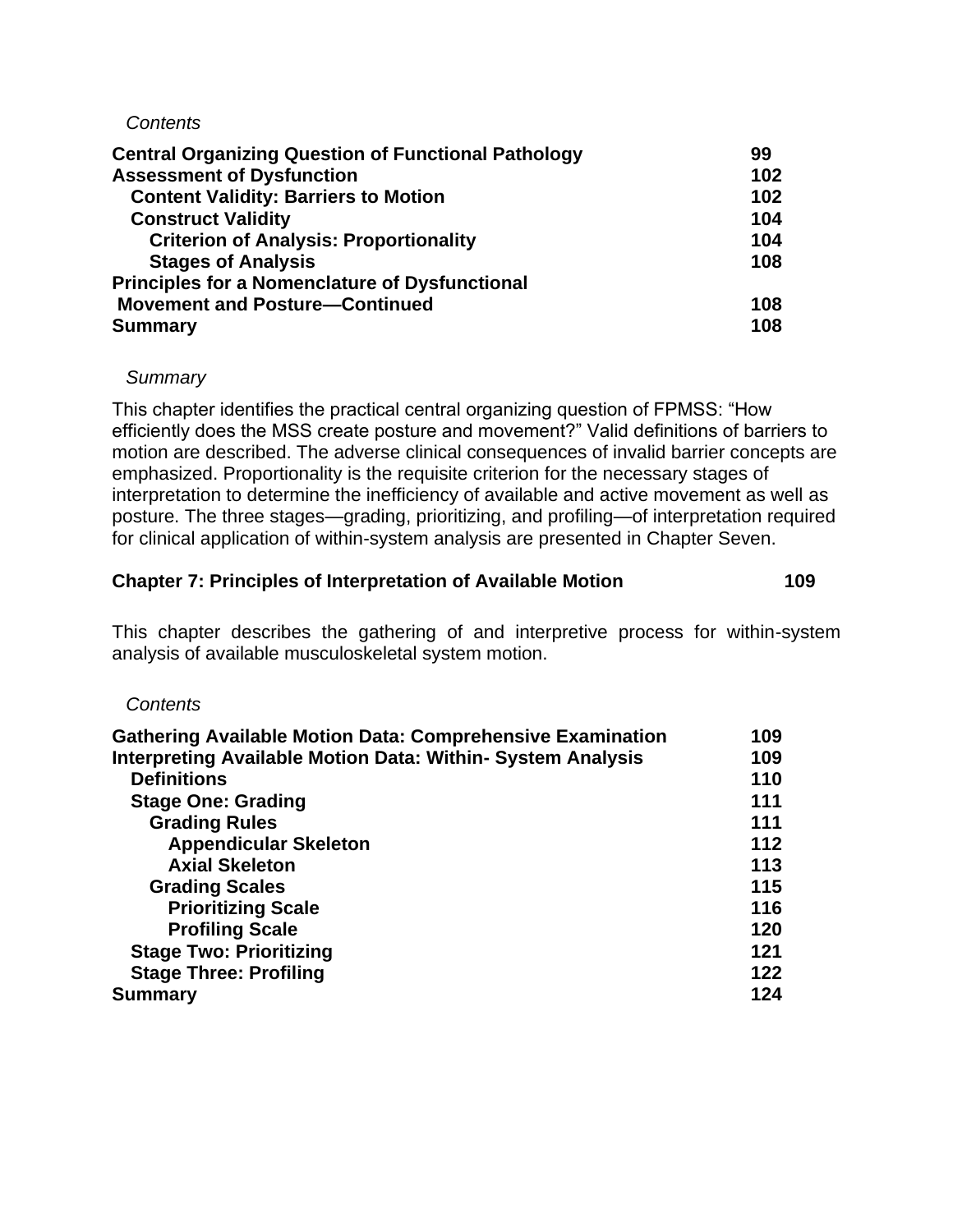### *Summary*

The examination for FPMSS must be comprehensive and potentially exhaustive. It need not be exhaustive for every clinical purpose. The three stages of interpretation for FPMSS evaluation of available motion—grading, prioritizing, and profiling—are described. The schema for grading available motion is presented as a prerequisite for documentation of examination findings as well as for prioritizing and profiling.

In Chapter Eight, an examination is offered that employs and further illustrates FPMSS paradigm principles, definitions, and conventions. In Chapter Nine, principles of clinical application of examination findings as well as a hypothetical case are presented. Employing the interpretive steps offered in this chapter for directing mobilizing interventions will frequently yield significant clinical value not otherwise obtained by traditional methods of evaluation.

# **Chapter 8: Introductory (Primary Care) Examination 125**

This chapter details a comprehensive, but not exhaustive, examination for available motion of the musculoskeletal system appropriate for use in a primary care practice. Numerous additional construct valid tests—based upon principles of the Functional Pathology of the Musculoskeletal System paradigm—are offered in Volume Four.

Diagnostic tests are categorized by the whole musculoskeletal system general postural contexts and then subcategorized into appendicular and axial skeletons, each of which has progressive subdivisions, as required.

# *Contents*

| <b>Gathering Available Motion Data: Principles and Conventions</b> | 127 |
|--------------------------------------------------------------------|-----|
| Standing: Tests #1-5                                               | 129 |
| Seated: Tests #6-29                                                | 136 |
| Sidelying: Tests #30-33                                            | 164 |
| Prone: Tests #34-44                                                | 172 |
| Supine: Tests #45-67                                               | 184 |

**Summary** 

This chapter details a comprehensive, but not exhaustive, examination for available motion of the musculoskeletal system appropriate for use in a primary care practice. Numerous additional valid tests are not included. The lists of tests are divided by broad postural contexts subdivided into appendicular and axial skeletons, each of which have progressive subdivisions as required. The most common patterns of linkage and, thus, potential compensation, are assumed in the descriptions. The examiner must be ever mindful of possible atypical patterns of linkage.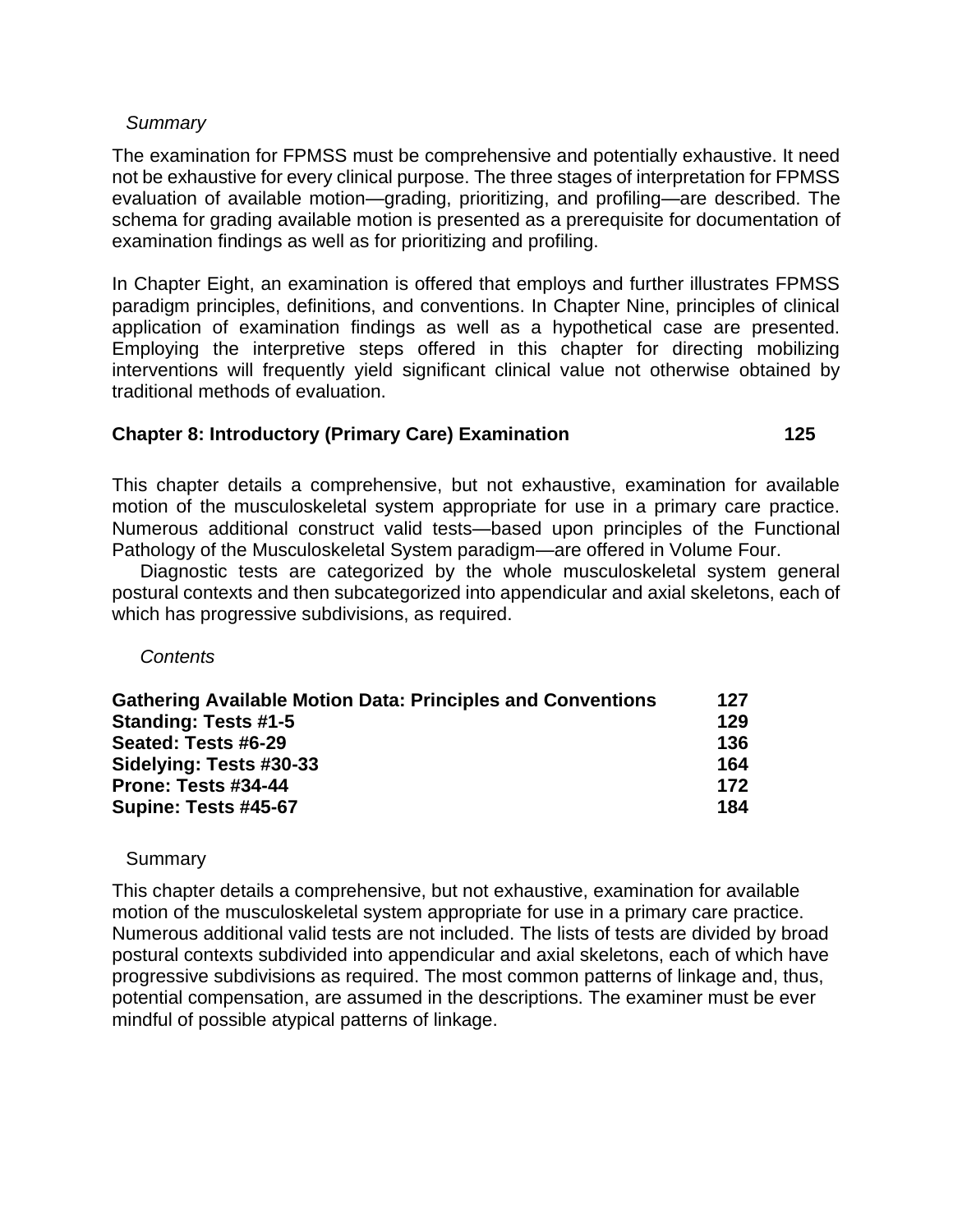# **Chapter 9: Clinical Application: Restorative Care 213**

This chapter includes an initial discussion of the complete restorative care process and a hypothetical case that reflects my common experience in restoring proportionate available motion over the course of several encounters for a patient with chronic "nonspecific" cervical and lumbar pain that had been responsive—but only partially and temporarily to other forms of physical medicine directed to the symptomatic regions.

# *Contents*

| Pathophysiology of "Nonspecific" Musculoskeletal System (MSS) Pain       | 213 |
|--------------------------------------------------------------------------|-----|
| <b>Principles of Healing SPMSS and MSS Irritation</b>                    | 219 |
| <b>Initial Therapeutic Goal: Relative Rest of Symptomatic Structures</b> | 220 |
| <b>Activity Prescription</b>                                             | 220 |
| <b>Mobilization</b>                                                      | 221 |
| <b>Prioritizing by Nonnavigational Motions</b>                           | 221 |
| <b>DE7. Jumping and Breathing</b>                                        | 221 |
| <b>Diaphragms</b>                                                        | 222 |
| <b>Prioritizing by Locations Most Remote from Symptoms</b>               | 225 |
| <b>Guidelines Toward Completing Mobilization</b>                         | 225 |
| <b>Precautions</b>                                                       | 227 |
| <b>Injury</b>                                                            | 227 |
| <b>Masking</b>                                                           | 227 |
| <b>Adverse Events</b>                                                    | 228 |
| <b>Treatment Reactions</b>                                               | 228 |
| <b>Final Therapeutic Goal: Self-Care</b>                                 | 230 |
| <b>Stretching</b>                                                        | 230 |
| <b>Restoration of Control of Active Movement and Posture</b>             | 230 |
| <b>Hypothetical Case Reflecting My Common Experience</b>                 | 231 |
| <b>Patient History</b>                                                   | 231 |
| <b>Initial Examination Findings</b>                                      | 231 |
| <b>Initial Interpretation of Available Motion Deficits</b>               | 232 |
| <b>Initial Treatment</b>                                                 | 235 |
| <b>Common Completed Restorative Care</b>                                 | 236 |
| <b>Summary</b>                                                           | 237 |

# *Summary*

This chapter initiates discussion of the complete restorative care process, which is further detailed in Volume Four. By prioritizing the most severely dysfunctional diaphragms and beginning treatment of the most severely dysfunctional diaphragms most remote from the location of symptoms, clinicians can achieve relative rest of the symptomatic structures as the first step toward the final goal of patient self-care. Profiling refines the clinician's understanding of what is proportionate available motion for each unique patient. A hypothetical case of a patient with recurrent and then persistent cervicalgia and lumbalgia is presented.